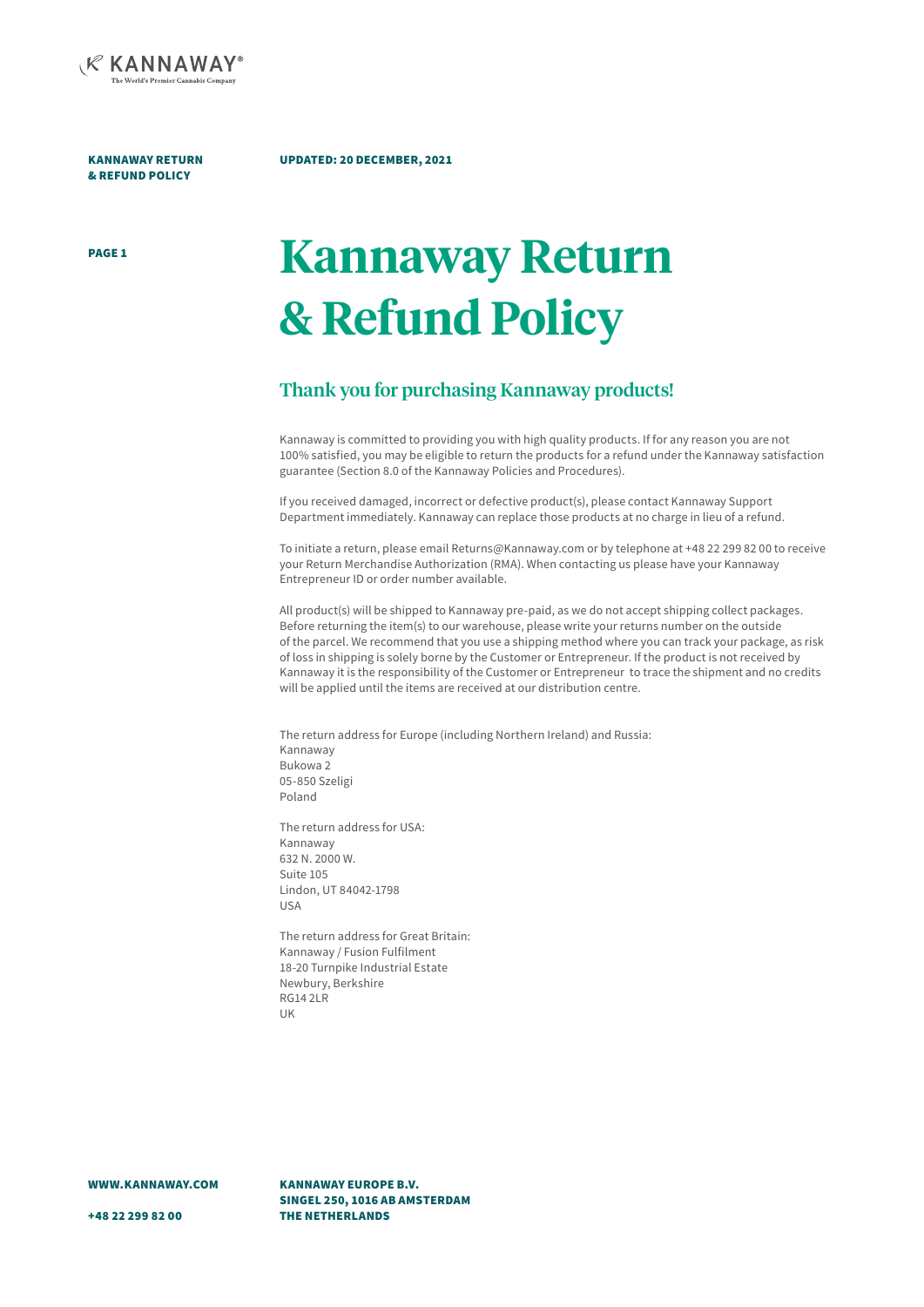

| <b>KANNAWAY RETURN</b> |  |
|------------------------|--|
| & REFUND POLICY        |  |

PAGE 2

#### UPDATED: 20 DECEMBER, 2021

The return address for Mexico: Kannaway Rio Tamesis 1010 Piso 2 Esq. Yukon Col. Del Valle San Pedro Garza García Nuevo León, 66220 Mexico

The return address for Japan: Kannaway 114-7 Azai Morito Iwayama Sambugun Shibayamamachi Chiba, Japan IACT Narita Butsuryu Center 303 Global Access Kabushikigaisya

The return address for South Africa: Kannaway Eastgate Lane Office Park Block C, 1st Floor 1 Iris Road Bedfordview 2007 South Africa

Kannaway reserves the right to decline a refund if a Return Merchandise Authorization (RMA) was not issued prior to returning the product(s).

## For Retail Customer (Non-Entrepreneurs) – 30 Day Guarantee:

As a Retail Customer, you have 30 days from the date of purchase to initiate a return for the following:

- 1. Your initial order of product placed; unopened
- 2. Any first-time order of a product; unopened. Subsequent orders may not be returned under this guarantee.

Products must be returned unopened and in resalable condition within 30 days of receiving a Kannaway issued RMA number. Kannaway will not provide a refund on any products that are returned to the Company which are not in resalable condition. The following items are non-refundable, except as required by law: shipping fees, administrative fees, seasonal products, discontinued or promotional items. You are required to return all unopened containers, as applicable, to receive a refund.

If eligible for a refund, Kannaway will credit the original form of payment (less shipping) within 30 days of the product being logged as returned by our distribution center. All volume associated with the sale of the product(s) will be deducted once the refund is issued.

## For Entrepreneurs – 30 Day Guarantee:

As a Entrepreneur, you have 30 days from the date of purchase to initiate a return for the following:

WWW.KANNAWAY.COM

KANNAWAY EUROPE B.V. SINGEL 250, 1016 AB AMSTERDAM THE NETHERLANDS

+48 22 299 82 00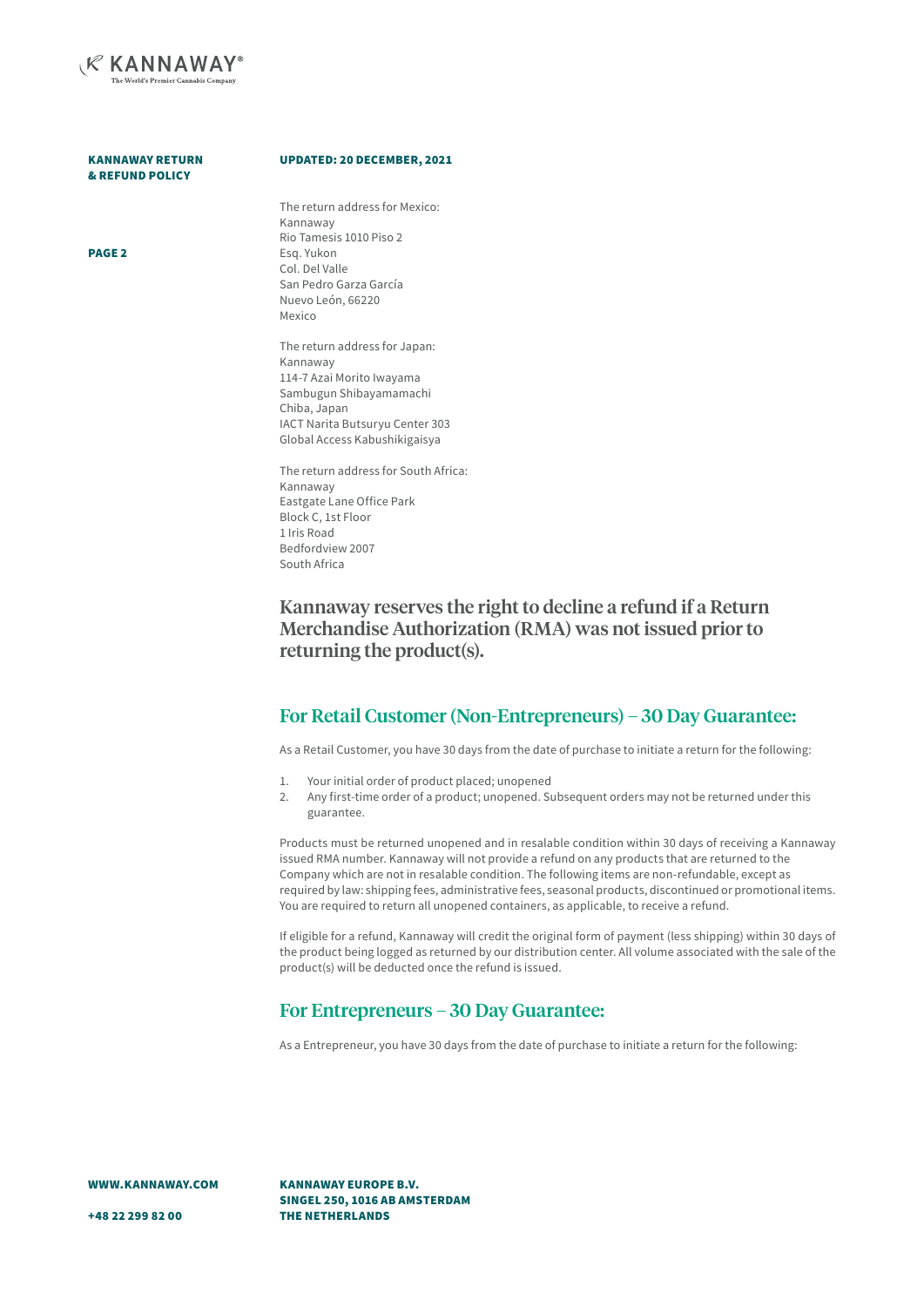

KANNAWAY RETURN & REFUND POLICY

#### UPDATED: 20 DECEMBER, 2021

PAGE 3

- 1. Your initial order of product placed; unopened.
- 2. Any first-time order of a product; unopened. Subsequent orders may not be returned under this guarantee.
- 3. Your first SmartShip order for unopened products in new and resalable condition only.

Refunds on products outside of these parameters will be reviewed on a case-by-case basis.

Products must be returned unopened and in resalable condition within 30 days of receiving a Kannaway issued RMA number. Kannaway will not provide a refund on any products that are returned to the company which are not in resalable condition. The following items are non-refundable, except as required by law: shipping fees, administrative fees, seasonal products, discontinued or promotional items. You are required to return all unopened containers, as applicable, to receive a refund.

If eligible for a refund, Kannaway will credit the original form of payment (less shipping) within 30 days of the product being logged as returned by our distribution center. All volume associated with the sale of the product(s) will be deducted once the refund is issued.

## For Entrepreneurs – Retail Orders Sold Directly:

If your Retail Customer wants to return products purchased directly from you, follow this process:

- 1. Supply a copy the original sales receipt for the product sale, including the date and price paid by the retail Customer. Please write "refund" across the sale receipt along with the Return Merchandise, Authorization (RMA) number provided by Kannaway (see #2).
- 2. Refund the money directly to your retail Customer and have them sign the sales slip as proof of return. 3. Contact Kannaway to obtain Return Merchandise Authorization (RMA) and instructions for returning the product. Include a signed copy of the sales receipt showing refund (see #1).

If eligible, Kannaway will use a replacement for the returned products, within 30 days of the product(s) being logged as returned by our distribution center. Kannaway reserves the right to reject repetitive returns or replacements.

## For Entrepreneurs – Buy Back Policy (Account Cancellation):

Kannaway Entrepreneur Cancellation Buy Back Policy is meant to protect individuals who want to discontinue being an Entrepreneur, leave the Kannaway opportunity, and believe they mistakenly purchased more inventory than they could sell (Section 8.1 of the Kannaway Policies and Procedures).

This policy specifically does not apply to an Entrepreneur who, for the purpose of qualifying for a bonus or some other benefit, has falsely stated that the inventory for which they are attempting to receive a refund has been previously consumed or sold. Kannaway reserves the right to decline refunds for any products that have been falsely stated as consumed or sold (Section 6.1 of the Kannaway Policies and Procedures).

The request for Buy Back must be made in writing within 90 days of the original purchase date. Reimbursement will be made for the wholesale value of the original product, less a 10% restocking charge, freight, rebates, bonuses, and personal discounts. In countries that require a different Buy Back Policy Kannaway will conform to that countries' policy.

All products returned must be in their original packaging, unopened and in new and resalable condition within 30 days of receiving a Kannaway issued RMA number. Products that have been announced as being discontinued, along with any seasonal, promotional or discounted items are not eligible for Buy Back. Membership and administrative fees are not refundable, except as required by law. Products sent for return must be received by Kannaway within 30 days of receiving a Kannaway issued RMA number.

WWW.KANNAWAY.COM

KANNAWAY EUROPE B.V. SINGEL 250, 1016 AB AMSTERDAM THE NETHERLANDS

+48 22 299 82 00